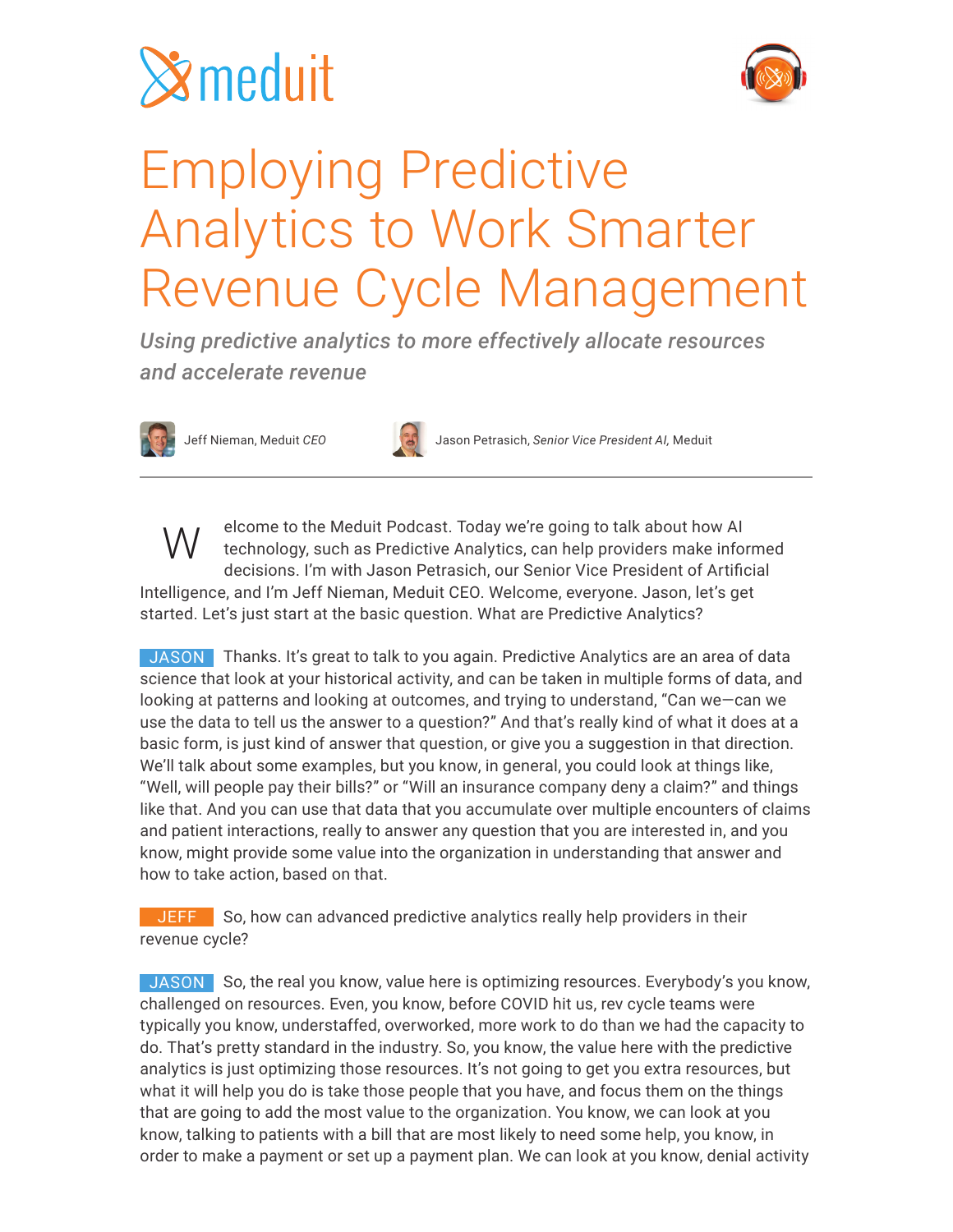# $\mathbf{\hat{x}}$ meduit



with insurances and understand, you know, "What is the probability that we're going to be able to solve that denial and actually get that claim paid?" So, you know, if you order all of that work, you know, in your work queues based on the highest value, has potential value first, you know, if you don't have enough resources to get through your whole work list, then you know, the things that aren't getting worked, are the ones with the least amount of value. You know, it—you know, might work on a denial that you know, very unlikely to ever win, and it's going to end up being a write-off. You know, that can wait, right? There's no urgency necessarily to get that worked. You know, you want to focus on the cash and the resolutions, you know, throughout the revenue cycle.

JEFF Meduit has developed predictive analytics tools under the MedProve Solutions Set, and those cover Patient, Payer, and Charity components of the revenue cycle. So, let's take each of those in turn. Tell us about how MedProve Patient works to benefit providers, and improve their bottom line.

JASON Yes, absolutely. And we'll get into some details here. And it's important to note that this—this kind of you know, tool, predictive analytics tools, are pretty common in the industry. And you know, you don't necessarily need to pay a huge amount of money to get access to these. You know, they're pretty straightforward. You know, the real question though is, is "Can you take the action based on it?" And so, you know, you think about something as simple as, "Will a patient pay their bill or not?" You know, if you have you know, a customer service team and they can only make, you know, 100 calls a day, you obviously want to focus those 100 calls on patients that are probably going to pay if you get them on the phone, and start talking to them about their bill. And like I said earlier, you want to deprioritize you know, talking to the patients who probably aren't ever going to pay. You know, and the predictive analytics tools can help you kind of rank order that work, and understand that aspect. So, you know, in terms of customer service, and self-pay collections, it's definitely focusing that outbound collection effort, you know, on the most likely candidate. So again, the values there are you know, you're going to optimize those resources, because you're going to increase the potential amount of cash that you're bringing in, based on those contacts. And you know, overall, get through the population that actually needs to have that contact done.

JEFF Great. Tell us about MedProve Payer and how that helps create value.

JASON So, it's a similar concept, right? So, we're trying to predict the behavior of something, you know, that's going to happen. And there's a couple ways that you can apply MedProve Payer. You know, one of those would be just looking at the timing of when a claim gets paid. You know, legacy business office kind of processes, you know, you would follow up on a claim every 30 days or every 15 days. You know, high dollar claims might pull up on every 10 days, with the payer. And there's a lot of you know, touchpoints in there where you've got a team member and a work queue, going through and trying to contact that insurance and say, "Hey, do you have our claims?" and then process any issues with that. But what if you could take the data on your payer behavior, and look at when they respond to those claims? And this could be really granular like, you know, ED claims are different than you know, outpatient radiology, different than inpatient, you know, admission claims. All of those can tell you—all that data can tell you, "When are they going to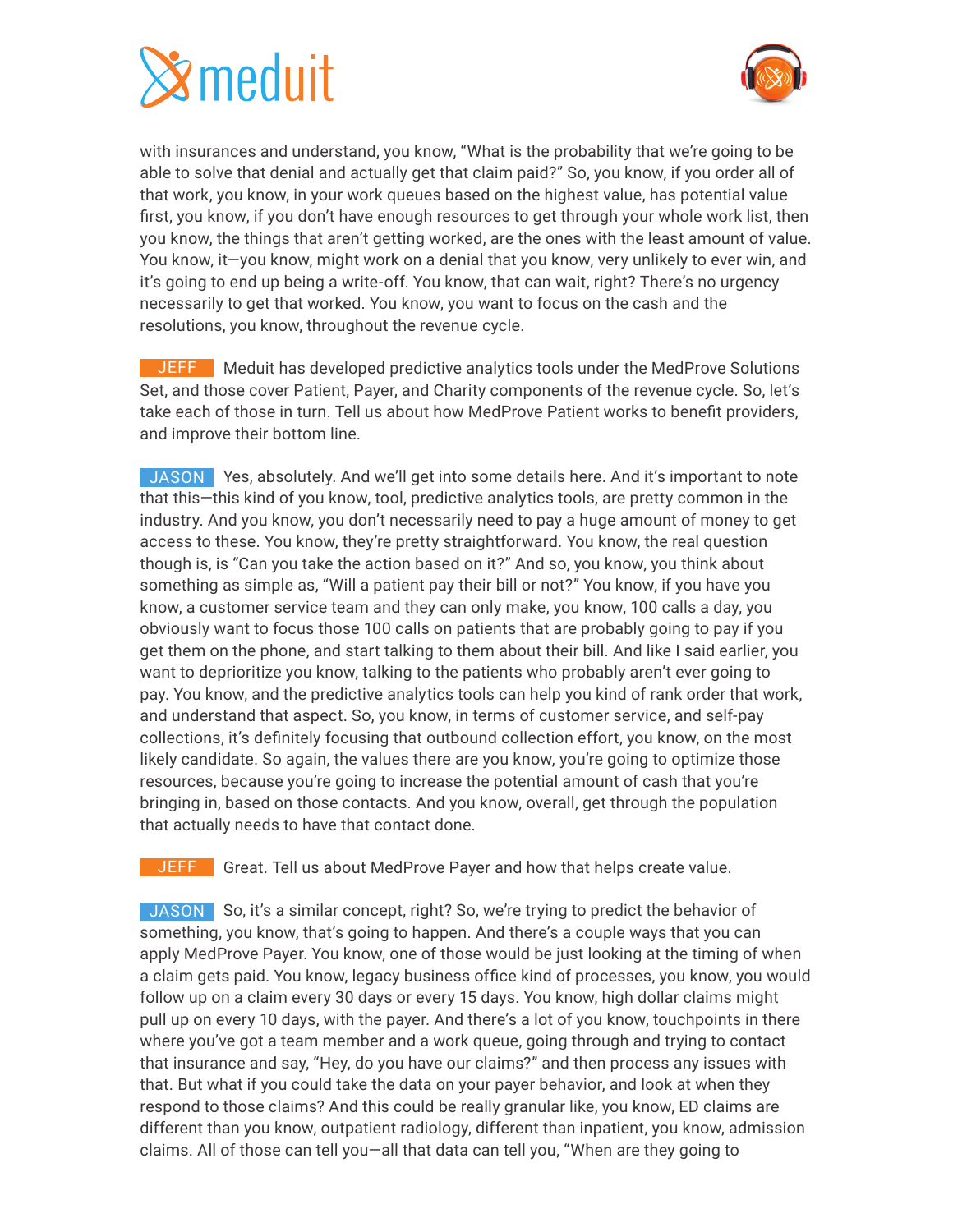



respond?" And so, here's the value. So, let's say, your business office process says, "I want to follow up on a claim 14 days after it's been submitted to the payer." Well, if you look at your data, and let's say you know, United Healthcare pays those claims on Day 17. Well, if you try to call them at Day 14, all they're going to get is, "Your claim's in process. It's going to be paid in three days." You know, if you adjust your resource timing so that you're looking at when you should have had a response from the payer, then you can actually optimize that work effort, because let's say, you know, 80% of your claims get paid on Day 17. Okay, well then if you do your follow up work on Day 19 or Day 20, they you're really only going to be touching like 20% of the volume, instead of 100% of the volume. So again, it's about the optimization of those resources. So, timing of when an insurance will respond to your claim can help that kind of initial follow up activity in your business office. And another aspect of MedProve Payer can actually look at denial recovery probability. You know, and I mentioned this before, but you know, once a claim has a problem, obviously we have to work on trying to resolve that, you know, whether we're going to send a corrected claim, or whether we have to do an appeal, or reconsideration form, or just fix something in the system, there's some action that has to be taken in order to try to resolve that within your AR. Now, we can

> *... MedProve Charity is a little bit different. This is really aimed at organizations that have you know, a community benefit need, a 501(r) need.* – Jason Petrasich

apply the MedProve Payer models, and say, "Which ones are going to resolve to cash?" or "Which ones are going to resolve to adjustments?" And if you—again, if you're prioritizing your resources, you know, and you're trying to drive your cash, you know, with fewer resources in the business office, you want to focus those ones on the things that we can fix, right? So, yes, we want to work every claim that's denied in the inventory, but if you have to put them in order, you want to work the ones that are going to generate cash first, and you want to work the ones that are going to generate a write-off last. And again, so as you—if you run out of resources, or if it takes you a couple weeks longer to get through those claims, you know, you're not affecting your cash flow in the organization. So, those are really the two dimensions of MedProve Payer: the timing and then you know, the recoverability of something that has a problem on it.

JEFF Yes, these first two are all about working smarter to really align your resources that you have in the business office with the things that are going to get you the best impact. And I think, you know, most of us who have been in the business for years, may think from a gut perspective that we know how to do that, right? And we may be directionally right, but taking a data-driven approach certainly provides certainty and precision and the level of effectiveness that you can have with workflow optimization and prioritization of the work to get done.

**JASON** Absolutely.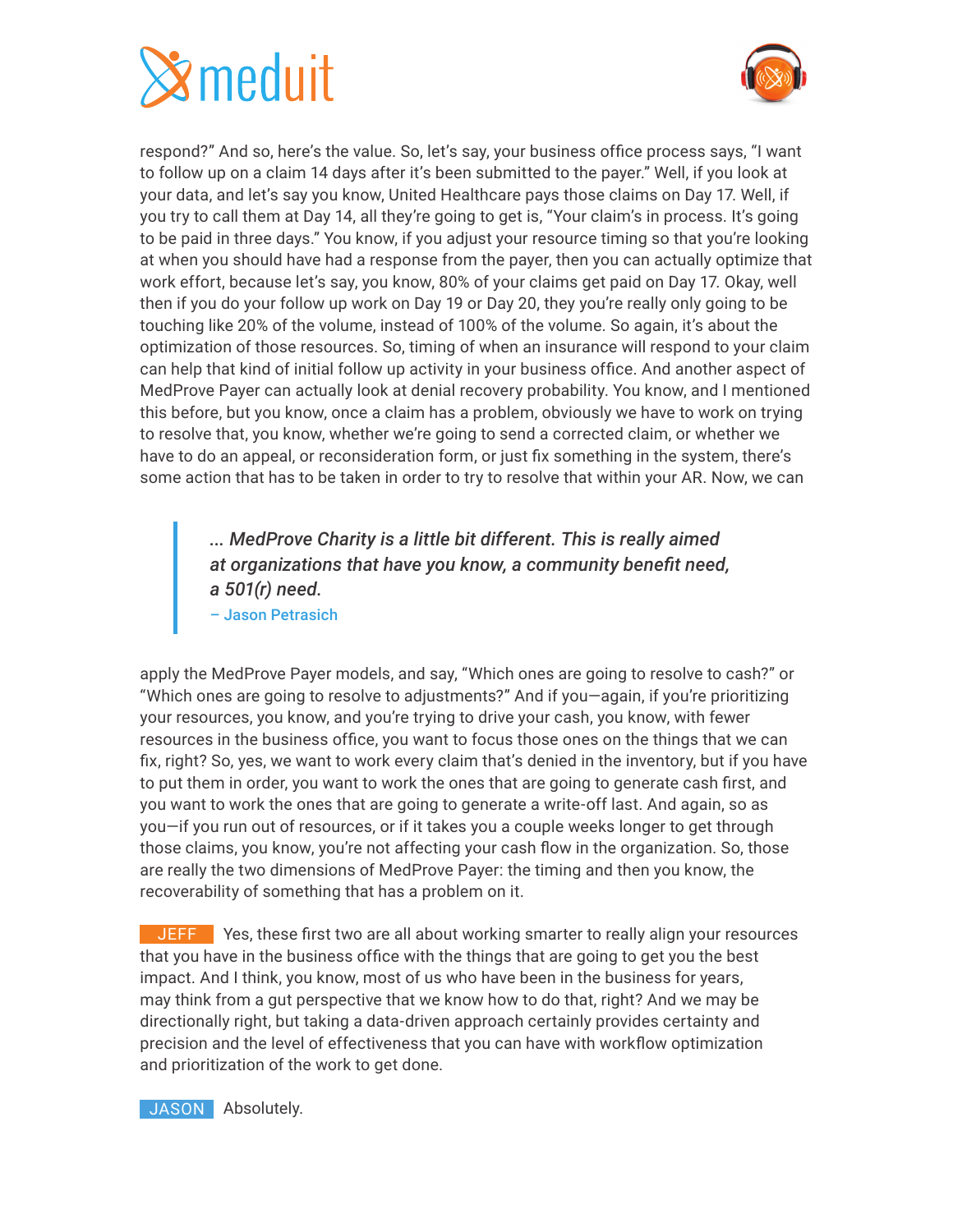## $\mathbf{\hat{z}}$ meduit



**JEFF** So, tell us about the last one, MedProve Charity.

JASON So, MedProve Charity is a little bit different. This is really aimed at organizations that have you know, a community benefit need, a 501(r) need. You know, we all know that patients that go through the emergency departments, are you know, usually lower income, sometimes indigent, and also not really very cooperative with our processes to contact them and talk to them. All hospitals have a proactive financial assistance program where if somebody says, "Hey, I need help with my bill," you have an application, you fill it out, you meet the criteria, you qualify for it. But that really only works if the patient's actively engaged. What we've seen is that you know, a large portion of that population, that uninsured population that comes through, they're apathetic. They really don't care. They don't want to spend any time talking to you about filling out an application form. And they really don't want to necessarily participate in that process. But you know, from a community benefit perspective, you know, if we can use data analytics to understand whether that patient is indigent, you know, that can still be qualified for presumptive charity under your financial assistance policy. And then that can be counted as a community benefit for 501(r). So, what we can do here is look at you know, census, block level, data, some demographics data, just to understand kind of-get a picture of, "Where doeswhere's that person live? You know, what's the average household income in that area?" And we can actually calculate an estimated federal poverty limit level for that patient. You know, if your hospital says, "Patients under 200% of the FPL can have 100% charity write-off," then we can actually use this presumptive score. We can say, you know, "We never talked to this patient directly, but using all of our data analytics, we were able to determine that this person is likely below that 200% threshold. And so, we're going to qualify them as Presumptive Charity." So, again, you know, this is really aimed at you know, kind of streamlining that business process. You know, we would recommend that you know, you do this kind of after your pre-collection process, your early out process, where you send statements to the patient, you try to generate that contact. Because if somebody wants to pay, or set up a payment plan, you want to give them that opportunity. And we would suggest that you apply MedProve Charity really at the point of kind of pre-bad debt. Right when you're ready to transfer to bad debt. You know, presumptive charity and bad debt are both uncompensated care, so there's no real P and L difference to classify something as presumptive charity versus bad debt. You know, so it's really back to that community benefit. You know, you're not going to send somebody to collections who's never going to pay, in bad debt. You're going to route them into that charity program and you're going to capture that benefit for your organization. So, from a timing perspective, we would do this right before an account goes to bad debt, and you're diverting those accounts. Instead of going to the collection agency, they'll go into the presumptive charity write-off bucket for your organization.

**JEFF** Thanks for those explanations, Jason. I know Meduit just conducted a case study to test the efficacy of the MedProve set of solutions. So, tell us a little bit about that case study.

JASON Yes, absolutely. This is really exciting. And you know, we love to be able to show you know, real world use cases where we've applied MedProve solutions in order to optimize the value. And this particular one was around patient propensity to pay and